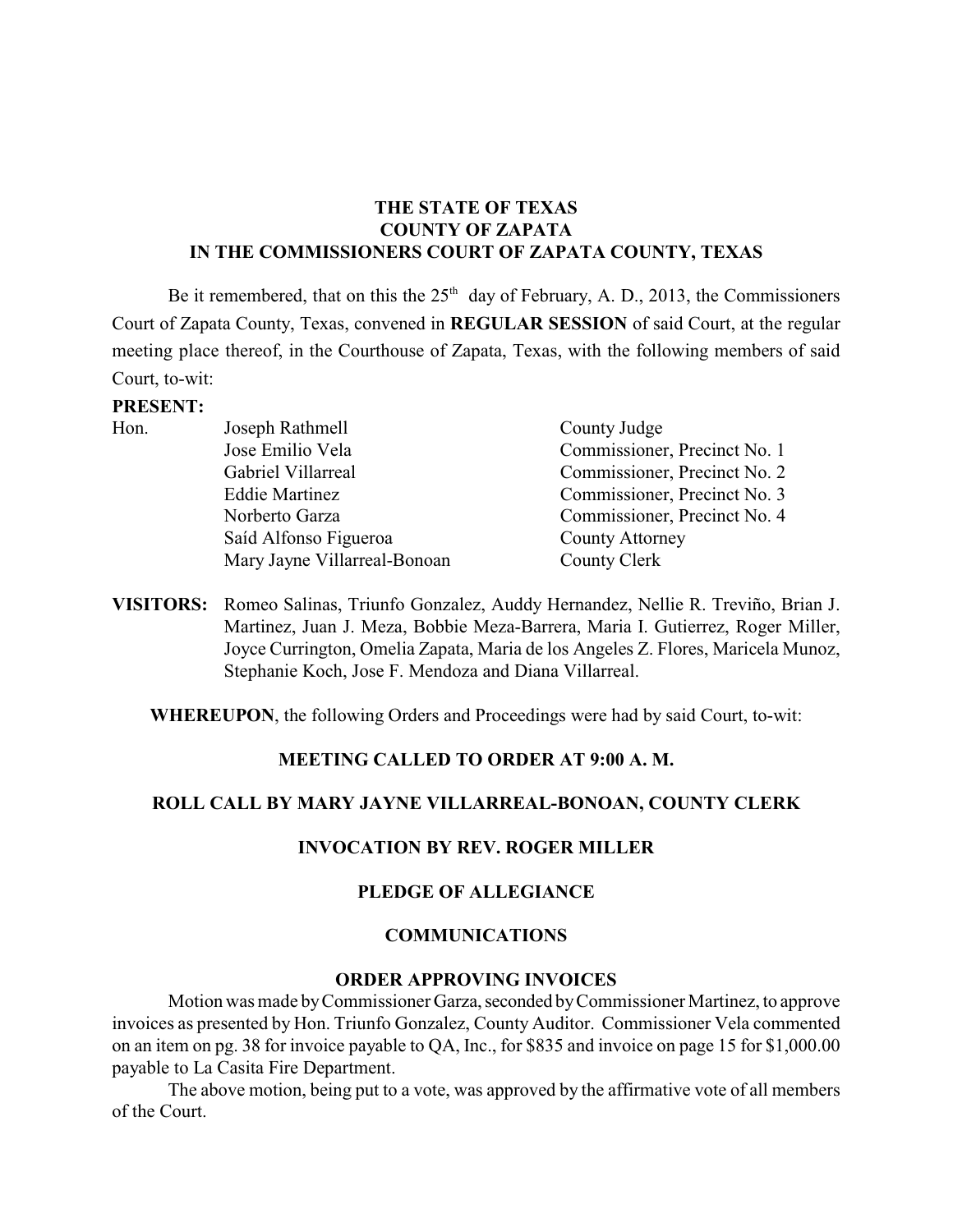## **ORDER APPROVING CHECKS ISSUED**

Motion was made by Commissioner Martinez, seconded by Commissioner Garza, to approve checks issued as requested by Hon. Romeo Salinas, County Treasurer.

The above motion, being put to a vote, was approved by the affirmative vote of all members of the Court.

#### **ORDER TO TABLE REQUEST BY COMMISSIONER VELA AND L. CUELLAR REGARDING REQUEST FOR TEMPORARY USE OF COUNTY UTILITY EASEMENT ON FM 496**

Motion was made by Commissioner Garza, seconded by Commissioner Martinez, to table request by Hon. Jose E. Vela, Commissioner, Pct. 1 and L. Cuellar, Landowner, to have temporary use of a county utility easement located on the south side of FM 496 facilitating a shorter distance to access his property and allowing him to egress and regress as needed.

The above motion, being put to a vote, was approved by the affirmative vote of all members of the Court.

## **ORDER APPROVING TO JOIN THE TEXAS ASSOCIATION OF COUNTIES RISK MANAGEMENT POOL-WORKERS COMPENSATION ALLIANCE IN ORDER TO RECEIVE ADDITIONAL 4% INCENTIVE DISCOUNT**

Motion was made by Commissioner Garza, seconded by Commissioner Martinez, to approve to join the Texas Association of Counties Risk Management Pool-Workers Compensation Alliance in order to receive an additional 4% incentive discount as requested by Nellie Treviño, Personnel Director.

The above motion, being put to a vote, was approved by the affirmative vote of all members of the Court.

## **ORDER APPROVING RETIREE HEALTH INSURANCE PAYMENT POLICY TO BE INCLUDED IN PERSONNEL POLICY HANDBOOK**

Motion was made byCommissioner Villarreal, seconded byCommissioner Vela, to approve Retiree Health Insurance payment policy to be included in the Personnel Policy Handbook addressing NSF returns and non-payment in cash. Retirees have 30 days to pay insurance premiums, as requested by Nellie Treviño, Personnel Director.

The above motion, being put to a vote, was approved by the affirmative vote of all members of the Court.

## **ORDER APPROVING PAYMENT TO HILL COUNTRY SOFTWARE FOR ANNUAL SOFTWARE MAINTENANCE FOR JUSTICE OF THE PEACE PRECINCT 2**

Motion was made by Commissioner Garza, seconded by Commissioner Martinez, to approve the payment to Hill Country Software for annual software maintenance for Justice of the Peace Precinct 2 in the amount of \$2,350.00 to be paid from the Technology Fund Line item 62-582-392 as requested by Bobbie Meza-Barrera, Deputy County Auditor.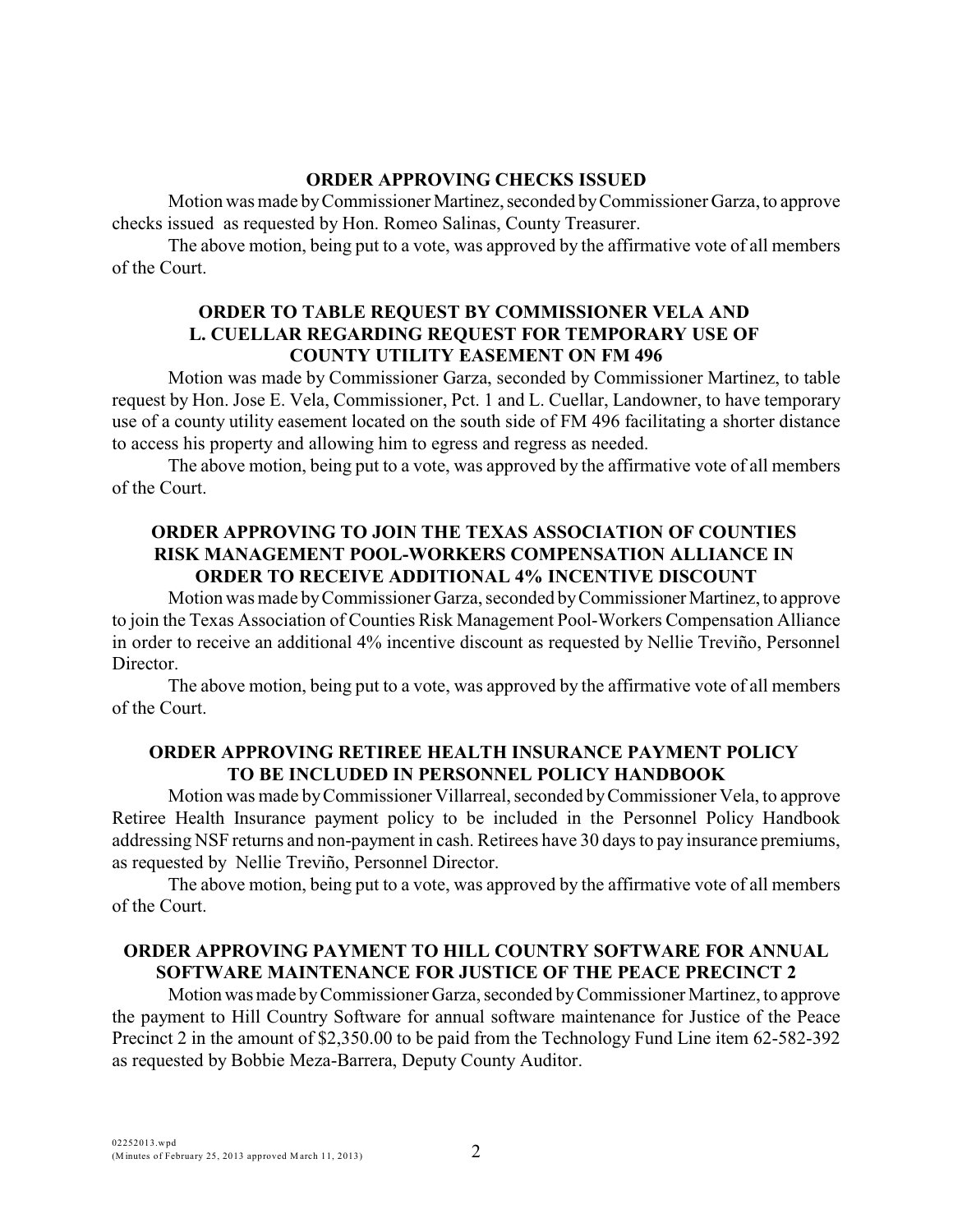The above motion, being put to a vote, was approved by the affirmative vote of all members of the Court.

## **ORDER APPROVING USE OF OSWALDO H. AND JUANITA G. RAMIREZ EXHIBIT HALL**

Motion was made by Commissioner Martinez, seconded by Commissioner Garza, to approve the use of the Oswaldo H. and Juanita G. Ramirez Exhibit Hall on April 20, 2013, pending purchase of event insurance, as requested by Omelia Zapata, Zapata Environmental Civic Organization.

The above motion, being put to a vote, was approved by the affirmative vote of all members of the Court.

## **ORDER APPROVING INSTALLATION OF STREET LIGHTS**

Motion was made by Commissioner Martinez, seconded by Commissioner Garza, to approve the installation of the following street light:

a. Valle Verde Drive in San Ygnacio (Lot #2 one block before dead end) as requested by Hon. Gabriel Villarreal, Commissioner Precinct 2.

The above motion, being put to a vote, was approved by the affirmative vote of all members of the Court.

Motion was made by Commissioner Martinez, seconded by Commissioner Garza, to approve the installation of the following street lights:

a. 515 Medina Street (existing pole)

b. 511 Ramireño (existing pole)

as requested by Hon. Norberto Garza, Commissioner Precinct 4.

The above motion, being put to a vote, was approved by the affirmative vote of all members of the Court.

## **ORDER APPROVING RESOLUTION STRONGLY OPPOSING PASSAGE OF HB 958 WHICH PROPOSES TO REDUCE INTEREST CREDITING RATE ON ALL TCDRS FUNDS FROM 7% TO 5%**

Motion was made by Commissioner Garza, seconded by Commissioner Martinez, to approve a resolution strongly opposing the passage of HB 958, which proposes to reduce the interest crediting rate on all TCDRS Funds from 7% to 5% as requested by Hon. Jose E. Vela, Commissioner Precinct 1.

The above motion, being put to a vote, was approved by the affirmative vote of all members of the Court.

Fire Chief J.J. Meza, address the Court regarding a question of whether fire academy students from Zapata could travel in a county vehicle. County Attorney suggested that said students should not be allowed to travel in County vehicles due to liability issues. These students may be hired if certified.